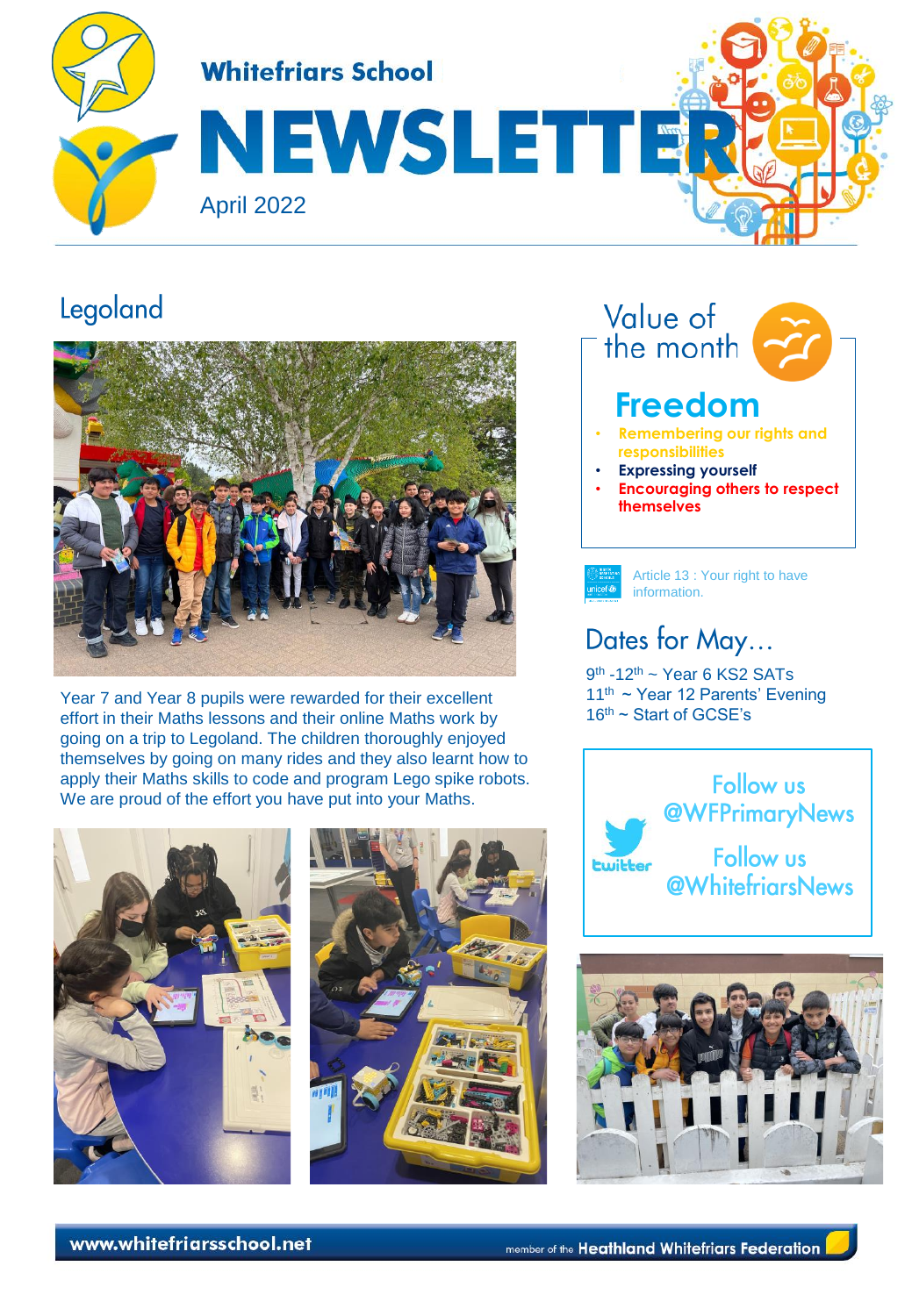

### **Year 6 SATs Preparation**



Year 6 pupils are working extremely hard to prepare themselves for their SATs in May. The pupils are learning about efficient strategies to help calculate arithmetic questions as well as maths reasoning questions. Pupils have also been reading a selection of texts and identifying key information to help answer reading questions.

Revision sessions occur daily in class with pupils getting the chance to answer SATs style questions and opportunities to discuss best ways to answer these. We are incredibly proud of the hard work and effort that Year 6 are putting into their SATs.

### **Harrow Film Festival**



We are very excited about the return of the Harrow Film Festival this year. Some of our primary pupils will be competing against other primary schools in Harrow. The theme this year is 'Change' and In the Lights, Camera, Action! after school club pupils have begun planning their films. They will be using props,

costumes, locations and a range of different camera angles to add different effects. They will edit the films ready to send off to the judges for scoring. If one of our films are chosen we will be invited to attend the Awards Ceremony to watch all the films that have also been chosen as finalists.

### **Morris Dancing**



Morris Dancing is back, with pupils learning traditional English folk dancing. Year 3 pupils are learning the steps, which are quite complicated, and will soon be ready to put what they have learnt into a dance that was first performed over 150 years ago.

### Lets Create and Construct



Reception pupils are thoroughly enjoying Construction Club with Mrs Pindoria. They designed their own car and then used stickle bricks, Lego, magnetic Lego and K'nex to construct the model.They are looking forward to creating more models this term.

### Cricket



Primary section pupils have begun learning cricket and rounders this term. We have also launched our new Cricket after school club for Year 5 and 6 pupils. They will be learning how to play cricket and will further improve their hand eye coordination.



Article 15: Your right to meet with friends and join groups and clubs.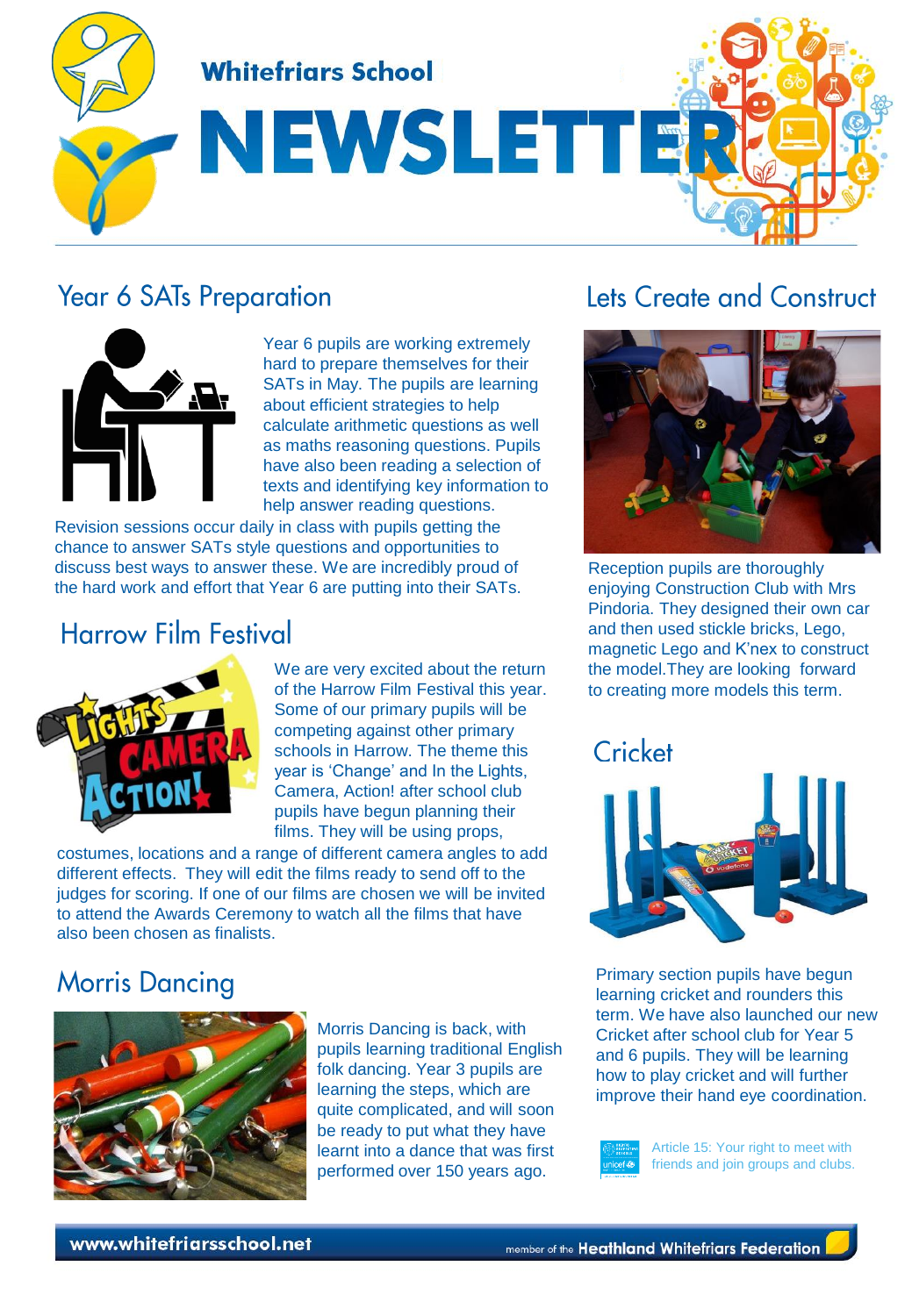

## **House Update**



There have been a whole variety of Inter-House Competitions recently, including sporting events as well as subject-based events. The current results for each house are:

1 st Place – Sparta – 2417 points 2<sup>nd</sup> Place – Troy – 2377 points 3 rd Place – Damascus – 2127 points 4 th Place – Athens – 2113 point 5<sup>th</sup> Place – Rome – 2016 points

However this could all change after our competitions this half term, which are Rounders and English/Drama.

## **Table Tennis**



Pupils recently took part in an Inter-House Table Tennis Competition. Pupils from Years 7, 8, 9 and 10 competed to earn points for their team. There was some amazing table tennis played across all years. Great effort everyone.

# **Product Design**

Year 9 have just finished their term of Product Design. Pupils learnt how to create lap joints and finger joints to create their products using a range of hand tools. They also used the belt sander to sand down and ready their boxes for staining. They have come up with some fantastic finishing touches using wood stain to create creative and unique looks. It is great to have pupils back in the workshops and learning to use tools again.





Article 28: Your right to learn and go to school.